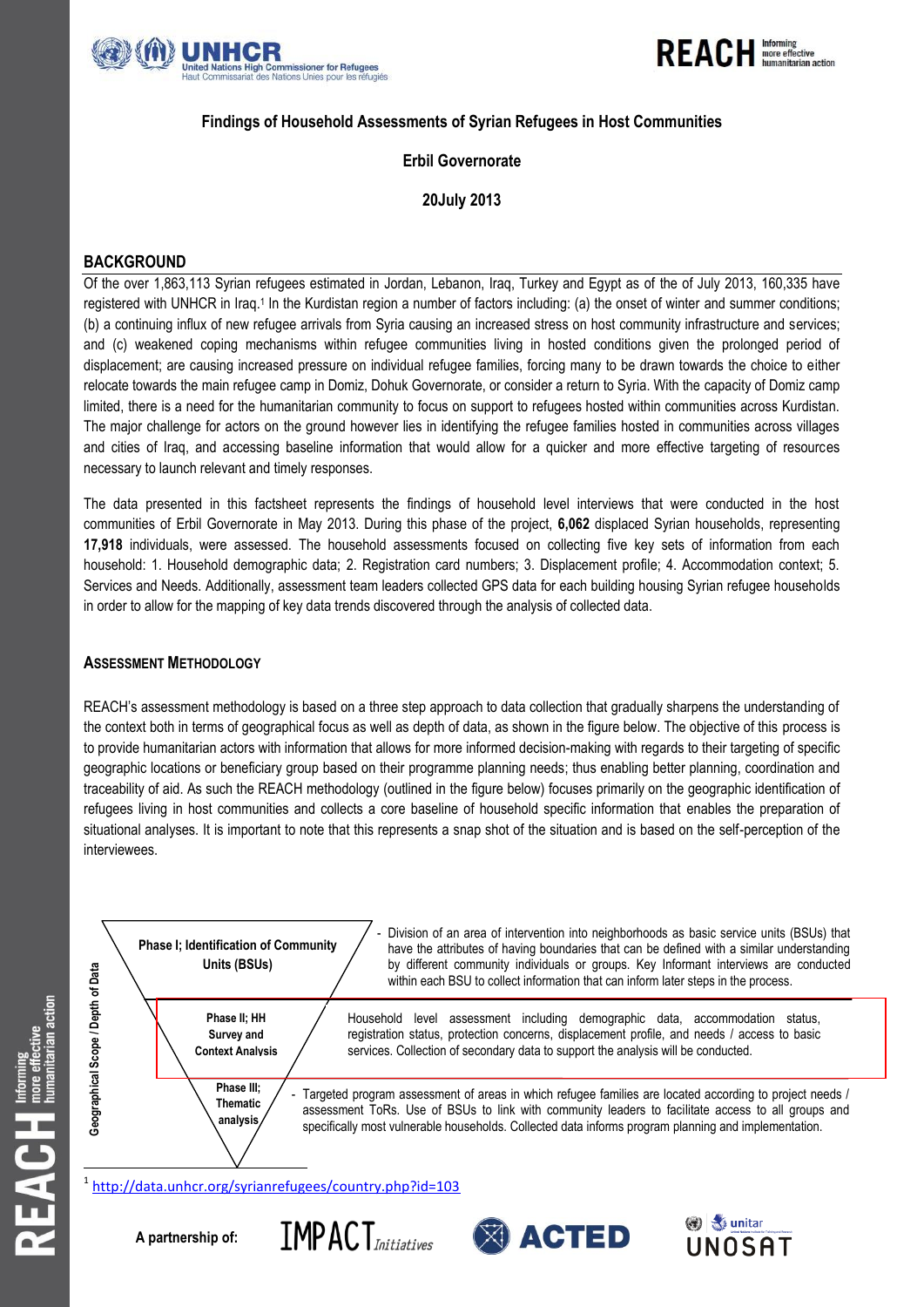

### KEY FINDINGS

The assessment focused on the major urban and rural areas of the Erbil Governorate in which high Syrian refugee population concentrations were identified. A total of **6,062** households were identified through the assessment, representing approximately **17,918** individuals. The assessment was conducted in **112** neighborhoods (*mahala*) which were delineated to **162** BSUs. The BSUs, also known as *mahala*, take the form of the smallest community level delimitated area, not always corresponding with geographical boundaries, which are identified and verified directly by the communities. Neighborhoods where assessment teams identified more than 500 individuals include: Daratu, Bahrka, Berkot Nwe, Shawes, Pirzeen, Kasnazan, Ainkawa, Havalan, Badawa 94, Bahari Nwe, Hasarok 5.

#### *HOUSEHOLD PROFILE*

The respondents assessed demonstrated a slight male majority representing **57%** of the total population identified.



**7,141** or **39%** of individuals identified throughout the assessment were reported to be children and youth under the age of 18. **5,447** or **30%** were aged between 0-11 years. The majority of the Syrian refugee population, **51%**,were reported to be between 18 and 40 years old. Out of the total assessed population, between this age category, **31%** are male and **20%** female**. 58%** of the households reported family members were aged between 18 and 59, indicating a moderate dependency ratio.



**REACH Informing** 

## *DISPLACEMENT PROFILE*

The majority of households, **31%,** reported that they were originally displaced from the Syrian neighborhood of Quamishli, followed by **11%** identifying Afrin as their area of origin. Other Syrian neighborhoods from which a sizeable proportion of households now located in Erbil Governorate originate include Jebel Saman, **10%**, Al Malika, **9%** and Ain al Arab**, 7%**. The geographic spread of household origin covered nearly the whole of Syria.

Of the households identified through the assessment, **67%** were displaced from their area of origin fairly recently, and have been in Iraq between 2 to 6 months. **21%** of households reported having been in Iraq for less than one month, while **10%** of the respondents were in the country for 6 to 12 months. Only **2%** reported being in Iraq for 1 year or more.



*CONTEXT ANALYSIS WITHIN IRAQ*

### REGISTRATION STATUS

Of the **6,063** households identified, **77%** (**4,654** households) reported being registered with UNHCR. Of the households





 $IMPACT$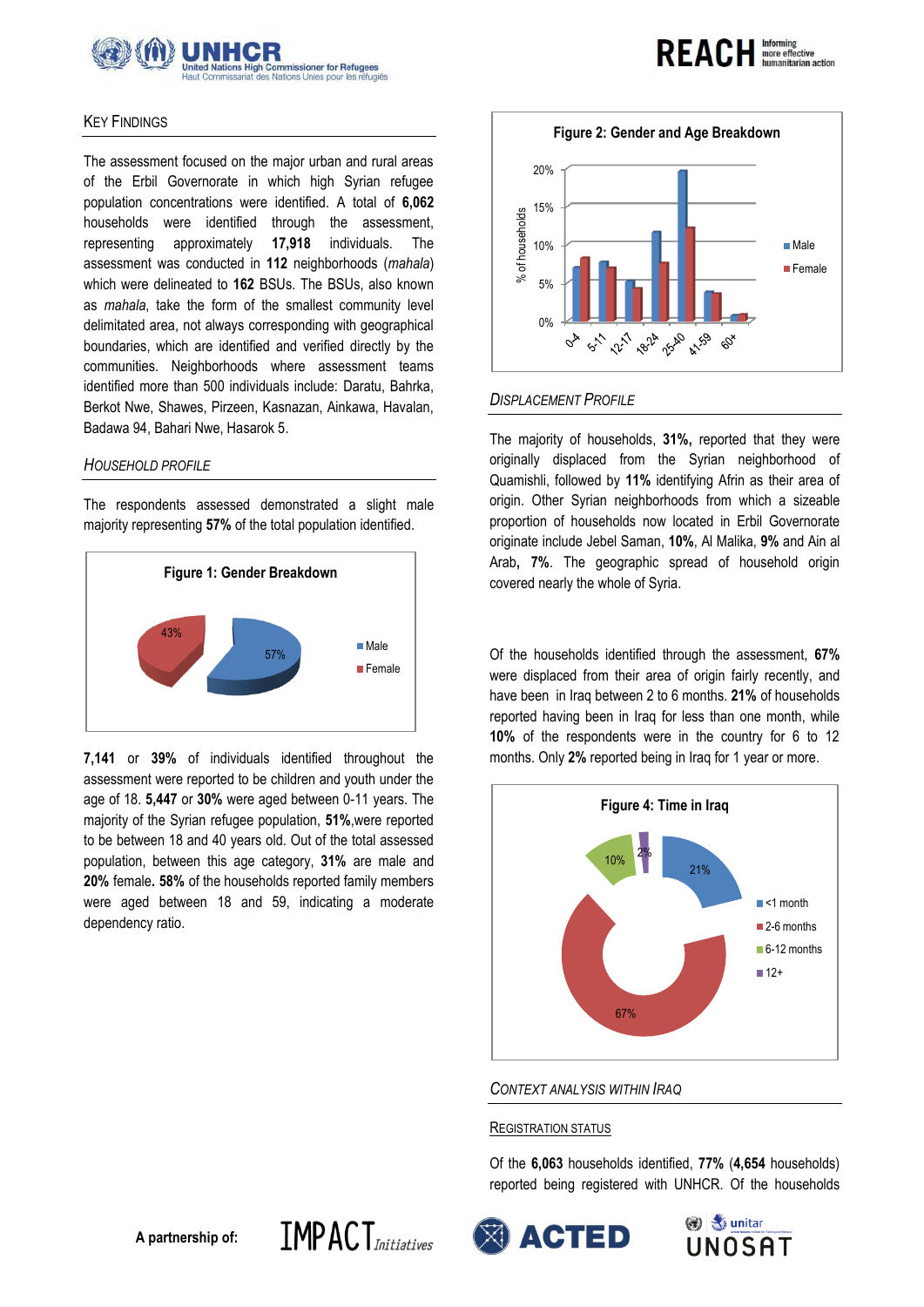



that reported not being registered, **3%** had a registration interview date scheduled with UNHCR at the time of assessment.



Interestingly, when asked if households possess a residency card, only **43%** responded positively, while **55%** reported not having one and only **2%** indicated having an appointment.



This finding could be explained by the fact that a large percentage, **49%**, of the Syrian respondents reported needing assistance during the registration process which could apply to both UNHCR registration and obtaining a residency card from the government.



#### SHELTER SITUATION

A large proportion of households, **40%**, reported residing in a shared accommodation with other Syrian families/singles at the time of assessment. **28%** of households reported to be resident in a private accommodation as a single family unit without support, while **18%** of households indicated "other" as

**A partnership of:**



their living arrangement, which in most instances referred to accommodation being provided at the place of work. **13%** of households indicated being hosted by other Syrian refugee families.



The majority of households, **64%**, reported that they were paying rent for their accommodation, with an average monthly price of 142,237 IQD in Erbil Governorate. Within Erbil, the top five most expensive neighborhoods in terms of monthly rental costs are Qaselat Rustim (566,600 IQD), Surchya (425,000 IQD), Kwestan (401,136 IQD), Safen (400,000 IQD) and Shari Alan (340,000 IQD).

A large proportion of Syrian households, **60%**, reported to share a room with more than 5 other individuals, while **37%** indicated that the room they live in is shared with 5 to 9 persons. A small percentage, **3**%, of the Syrian households described their living situation as 10 to 19 people sharing one room.



An overwhelming majority, **95%** of the respondents described their shelter as able to protect them from the elements.



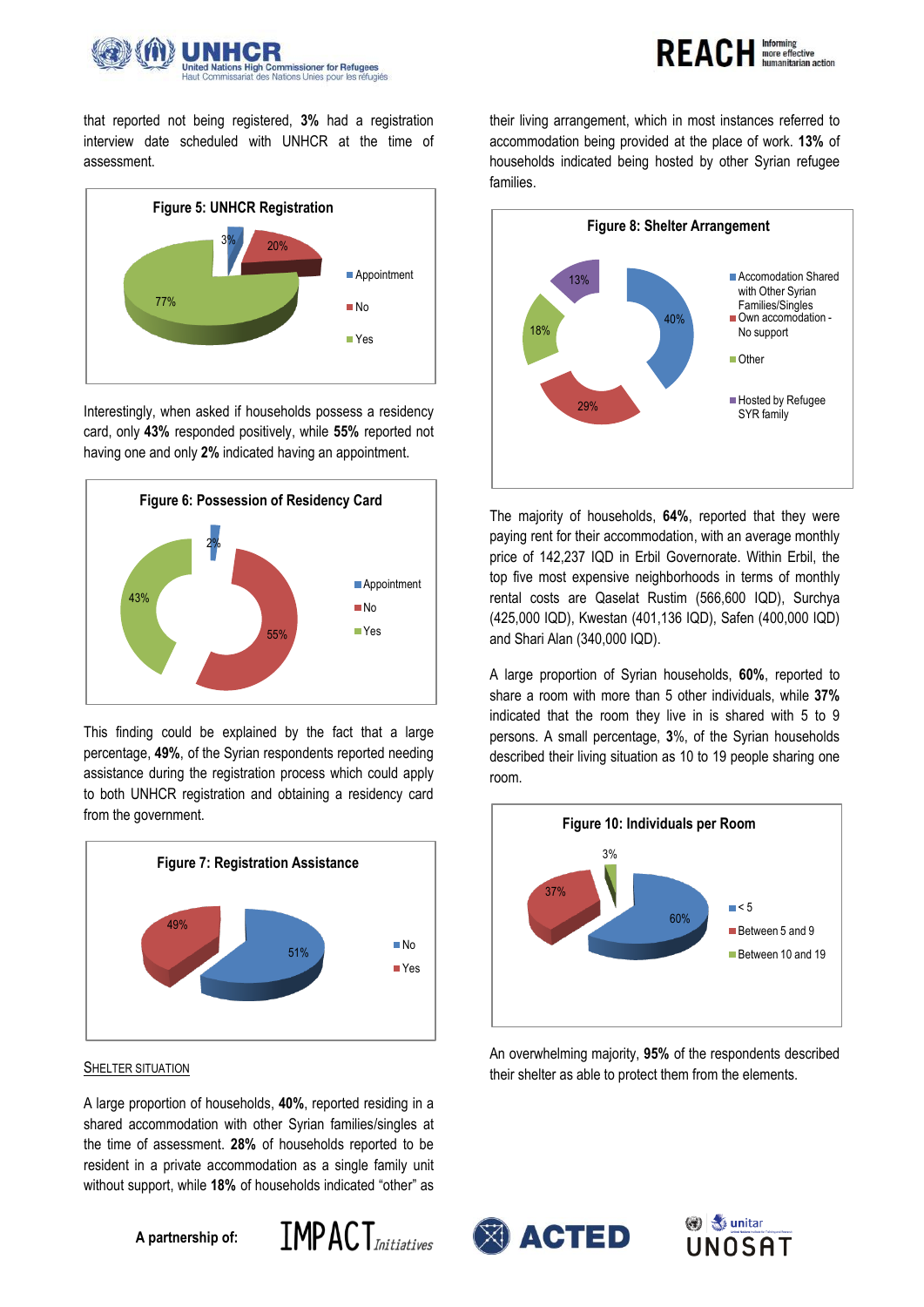



**89%**, of households indicated currently living in an apartment/house. However, a concerning number of **352** respondents indicated that they are living in an unfinished or empty building and **46** identified households reported to live in a tent or temporary structure. Additionally, a large number of households, **203,** indicated "other' as their living arrangement, which in the majority of instances meant living at their place of work (i.e., hotels, restaurants and construction sites).

#### WATER AND SANITATION

The vast majority of Syrian households, **75%**, considered the water being potable inside their home. However, **21**% of respondents reported to consider the water quality good enough only for cooking and washing purposes, while **5%** indicated that they perceive the water as being contaminated.



#### HOUSEHOLD VULNERABILITY

In terms of vulnerability, the assessment found that **188** of the identified Syrian households were female-headed and **80** households reported caring for chronically ill family members. Although this represents a small percentage of the assessed population, the real value is more important.

### EDUCATION

At the time of the assessment, there were 3,129 children aged 6-17 that were not enrolled in school, representing **72%**  of the children that were covered in the assessment from the ages 5-17. Of the respondents having children between 6 and 17 years, the main reported reason for not attending school was the cost, 47%, followed by lacking documents and language barriers, **37%** and **11%** respectively.

**A partnership of:**





### HEALTH

With the goal of identifying household members that suffered from specific health issues, the assessment identified **337** households with family members suffering from a chronic disease; **98** with physical handicaps; **20** suffering from psychological trauma; **19** with serious physical injuries/trauma; and **17** indicating a poor diet/malnutrition. This list only includes the highest response rates of the more serious issues.

When asked if the members of the household have access to health care, **80%** responded positively, primarily indicating they could physically access health care facilities and afford the services.



According to surveying field staff and key informants, many health services are provided for all the population by the government. However, further investigation is highly recommended as **20%** of households in the assessment indicated not having access to health services. Medical costs of chronic disease treatments are not completely covered by the government, which would offer an initial explanation of the finding, nevertheless, further research is required.



.



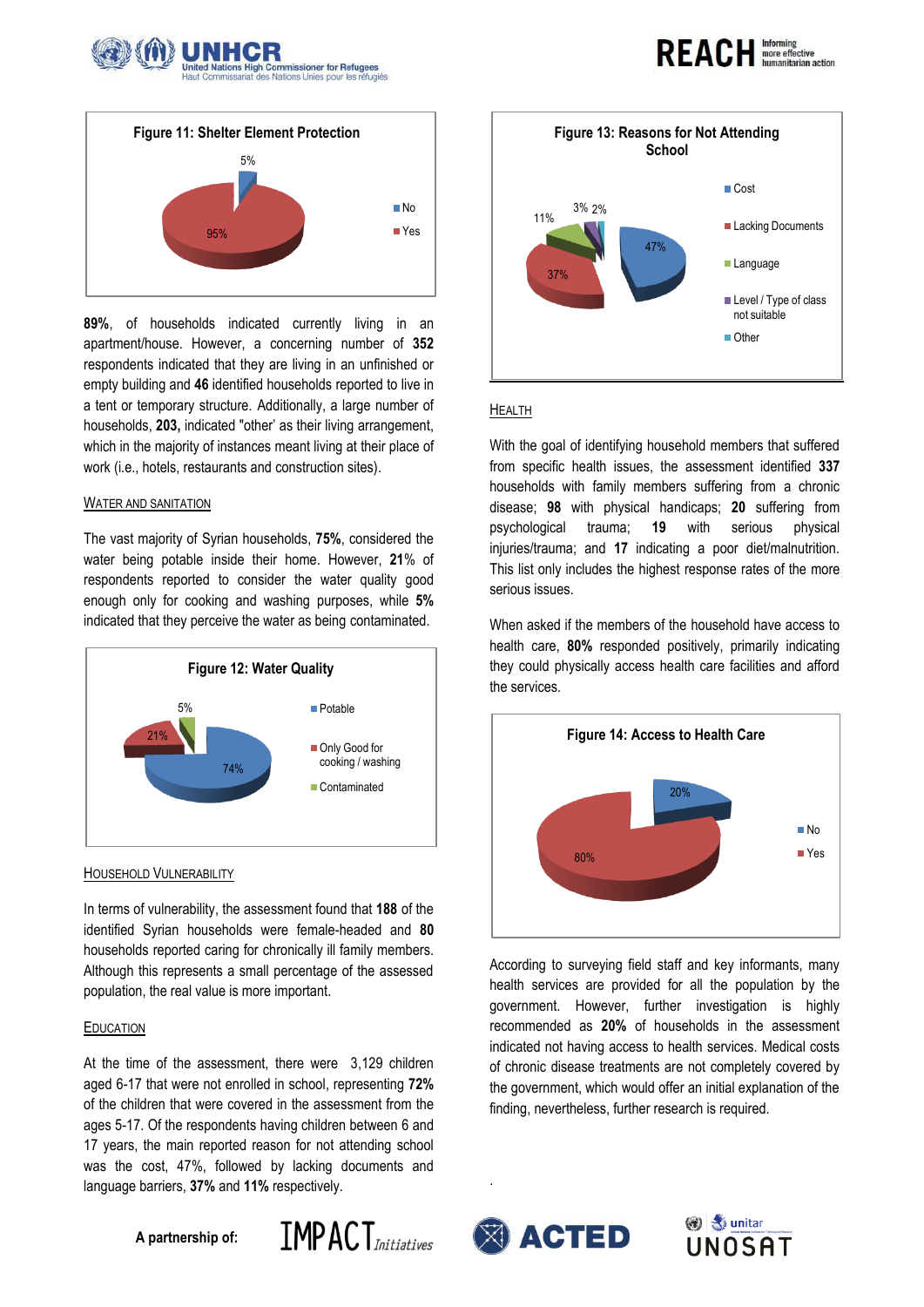



# LIVELIHOODS AND EMPLOYMENT

The staggering majority of households, **92%**, identified through the assessment reported that none of their family members were employed at the time of assessment.



**55%** of households reported that their primary source of income was provided by daily/unskilled labor, followed by **17%** of households reporting that their family has no source of income. **16%** of the identified households indicated providing an income for their family through daily/skilled labor and only **11%** were full-time formally employed.



Of the members of households currently employed, **75%** were males over the age of 18 followed by only **10%** of over 18 years old females employed. Additionally, a surprising **15%** of households reported having family members under the age of 18 in employment, of which **10%** were reported to be male and **5%** female.



When asked if any member of the family is currently looking for employment, **58%** of households responded positively while the remaining **42%** indicated not looking for work at the time of assessment.

## ASSISTANCE RECEIVED AND SELF-PERCEIVED NEEDS

Only **7%** of all households identified to be resident in Erbil Governorate reported that they had received some kind of assistance since arriving in Iraq.

Shelter assistance was selected by the vast majority of households identified through the assessment as the highest priority need, namely **73%**. In addition, employment and health assistance were selected by identified households as prominent secondary and tertiary needs, respectively **71%** and **48%**. **42%** of households reported food as their priority need. It is important to note that the respondents could choose 3 options in no order of importance. Interestingly, when assessing food security in the survey, **96%** of respondents indicated that a week prior to the assessment, they had sufficient money to buy food and that local markets were able to provide for their family's needs.